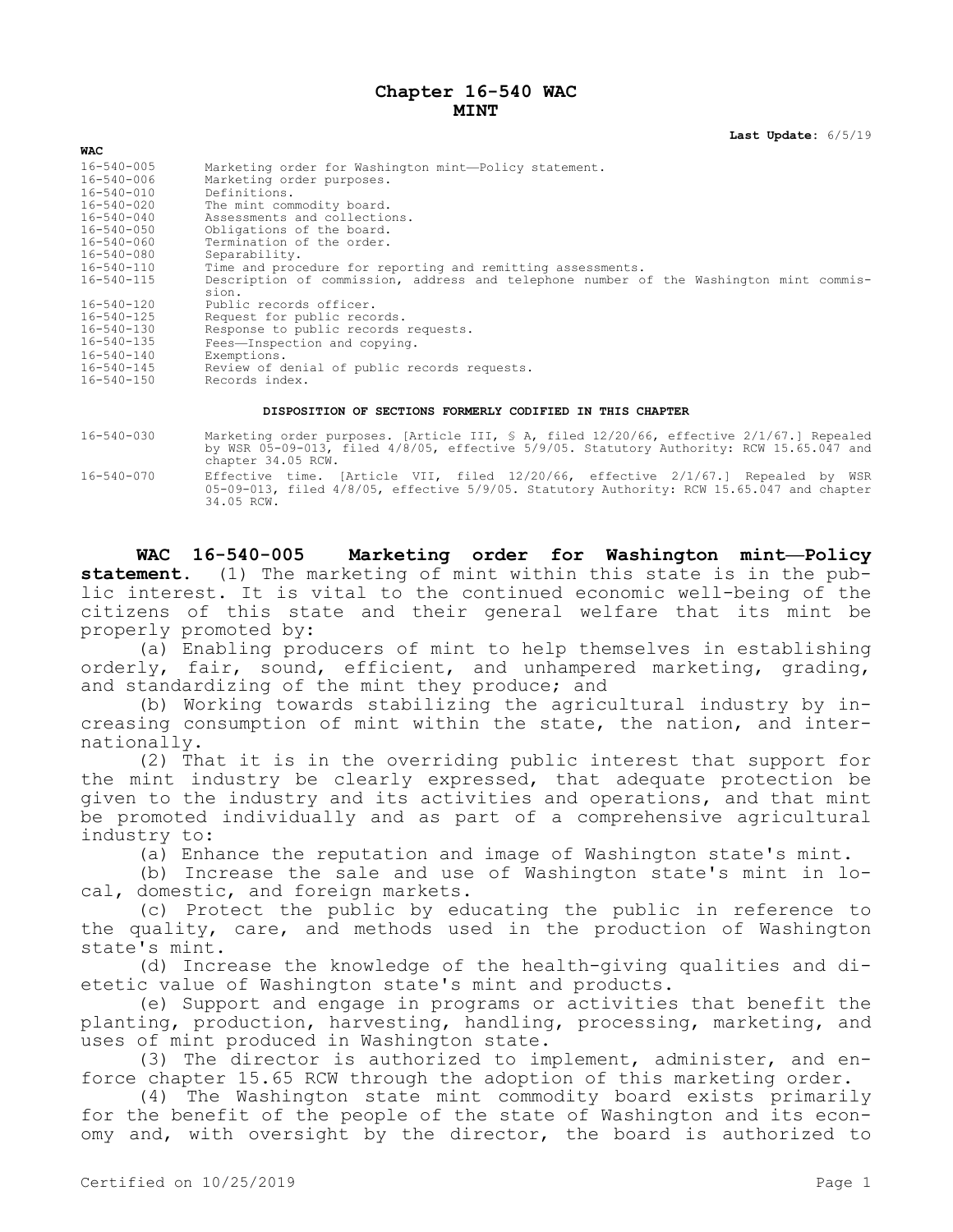speak on behalf of Washington state government with regard to mint under the provisions of this marketing order.

[Statutory Authority: RCW 15.65.047 and chapter 34.05 RCW. WSR 05-09-013, § 16-540-005, filed 4/8/05, effective 5/9/05.]

**WAC 16-540-006 Marketing order purposes.** This marketing order is to promote the general welfare of the state and for the purpose of maintaining existing markets or creating new or larger local, domestic, and foreign markets; or increasing production efficiency of mint in Washington state. The Washington state mint commodity board is designated by the director to conduct the following programs in accordance with chapter 15.65 RCW:

(1) To enable producers of mint plants to help themselves develop improved production methods and/or programs for the control of disease, insects, and weeds associated with mint plant culture and to provide for the dissemination of information to affected producers.

(2) To carry out the purposes of the order the board shall provide for a program in one or more of the following areas:

(a) Provide for aid in research in the production of mint plants and the distilling of mint oil by producers and to expend the necessary funds for such purposes. Insofar as practicable, such research shall be carried out by experiment stations of Washington State University, but if in the judgment of the board said experiment stations do not have adequate facilities for a particular project or if some other research agency has better facilities therefor, the project may be carried out by other research agencies selected by the board.

(b) Provide for collection and dissemination of information pertaining to mint.

[Statutory Authority: RCW 15.65.047 and chapter 34.05 RCW. WSR 05-09-013, § 16-540-006, filed 4/8/05, effective 5/9/05.]

**WAC 16-540-010 Definitions.** Definitions for terms used in this chapter are also found in chapter 15.65 RCW, Washington State Agriculture Commodity Boards Act. For the purpose of this marketing order, the following additional definitions shall apply:

"Act" means the Washington State Agricultural Commodity Boards Act or chapter 15.65 RCW.

"Affected area" means the state of Washington.

"Affected handler" means any person who acts as principal or agent or otherwise in buying, selling, marketing or distributing mint oils produced from mint plants not grown by him/her. Affected handler does not include a common carrier used to transport an agricultural commodity. "To handle" means to act as a handler.

"Affected producer" or "producer" means any person who produces, or causes to be produced in commercial quantities, in the state of Washington, any variety of mint plant from which the essential oil is distilled or extracted. "To produce" means to act as a producer. For the purposes of the mint marketing order, "producer" shall include bailees who contract to produce or grow any agricultural product on behalf of a bailor who retains title to the essential oil and its resulting agricultural product or the agricultural product delivered for further production or increase.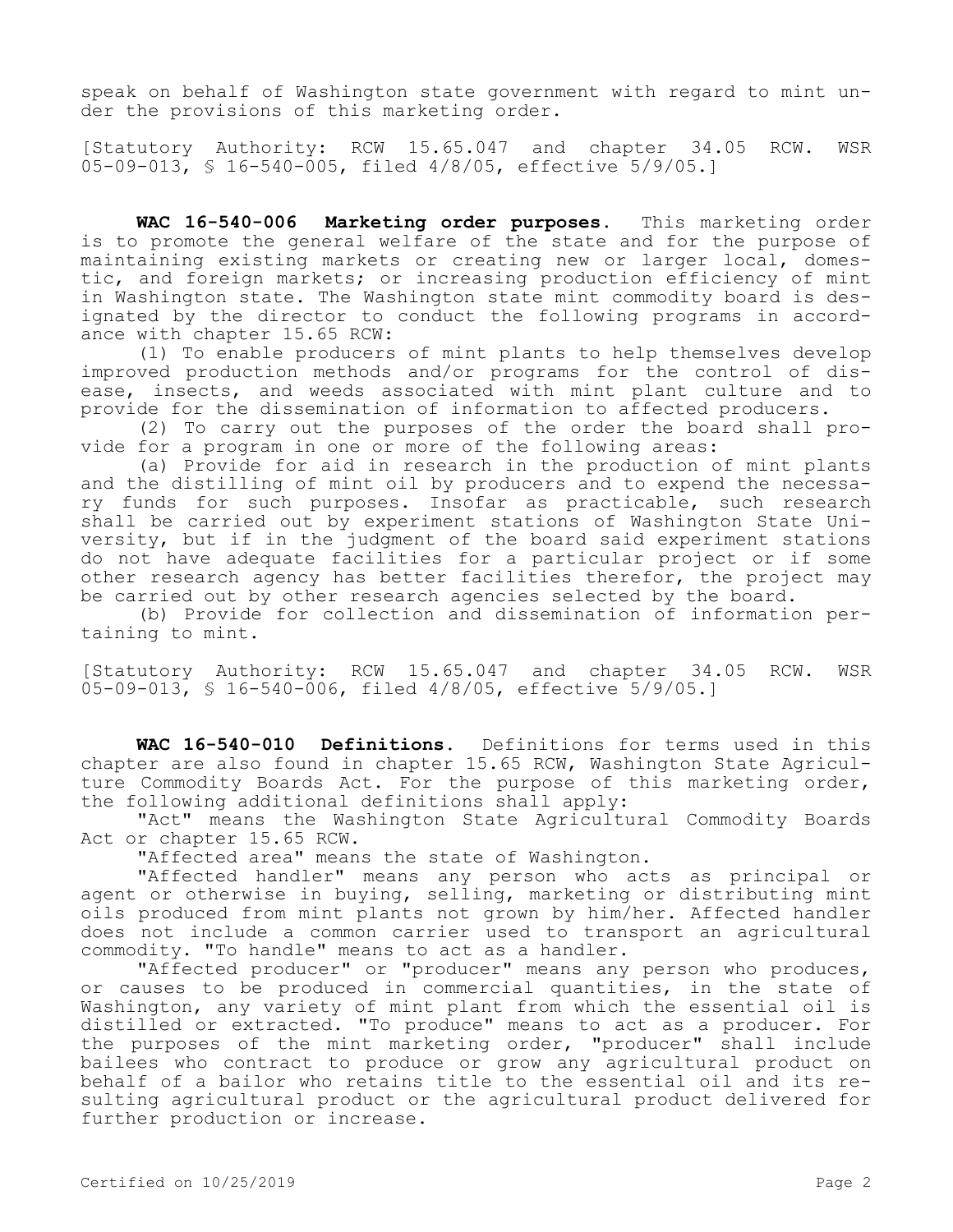"Affected unit" means one pound of mint oil as distilled from mint plants grown by an affected producer.

"Commercial quantity" means all of the mint plants produced in any calendar year by any producer, from which the essential oil is distilled or extracted.

"Department" means the department of agriculture of the state of Washington.

"Director" means the director of agriculture of the state of Washington or his/her duly appointed representative.

"Disclosure" means inspection or copying.

"Marketing season" or "fiscal year" means the twelve-month period beginning with July 1st of any year and ending with the last day of June, both dates being inclusive.

"Mint commodity board" hereinafter referred to as "board" or "commission" means the commodity board formed under WAC 16-540-020.

"Mint oil" means essential oil that is distilled from any variety of mint plant.

"Person" means any individual, firm, corporation, limited liability company, trust, association, partnership, society or any other organization of individuals, or any unit or agency of local or state government.

"Producer-handler" means any person who acts both as a "producer" and as a "handler" with respect to mint oil. A producer-handler shall be deemed to be a producer with respect to the mint plants and/or oil which he/she produces, and a handler with respect to the mint oil which he/she handles, including those produced by himself/herself.

"Public records" includes any writing containing information relating to the conduct of government or the performance of any governmental or proprietary function prepared, owned, used, or retained by the department regardless of physical form or characteristics.

"Sell" includes offer for sale, expose for sale, have in possession for sale, exchange, barter or trade.

[Statutory Authority: RCW 15.65.047, 42.56.040, and chapter 34.05 RCW. WSR 17-05-034, § 16-540-010, filed 2/8/17, effective 3/11/17. Statutory Authority: RCW 15.65.047 and chapter 34.05 RCW. WSR 05-09-013, § 16-540-010, filed 4/8/05, effective 5/9/05. Article I, § A, filed 12/20/66, effective 2/1/67.]

**WAC 16-540-020 The mint commodity board.** (1) **Administration.**  The provisions of this order and the applicable provisions of the act shall be administered and enforced by the board as the designee of the director.

## (2) **Board membership.**

(a) The board shall consist of eight members. Seven members shall be affected producers appointed or elected as provided in this marketing order. The director shall appoint one member of the board who is neither an affected producer nor an affected handler to represent the director. The position representing the director shall be a voting member.

(i) Director-appointed affected producer positions on the board shall be designated as position 1, position 2, position 6, and position 7.

(ii) Elected affected producer positions on the board shall be designated as position 3, position 4, and position 5.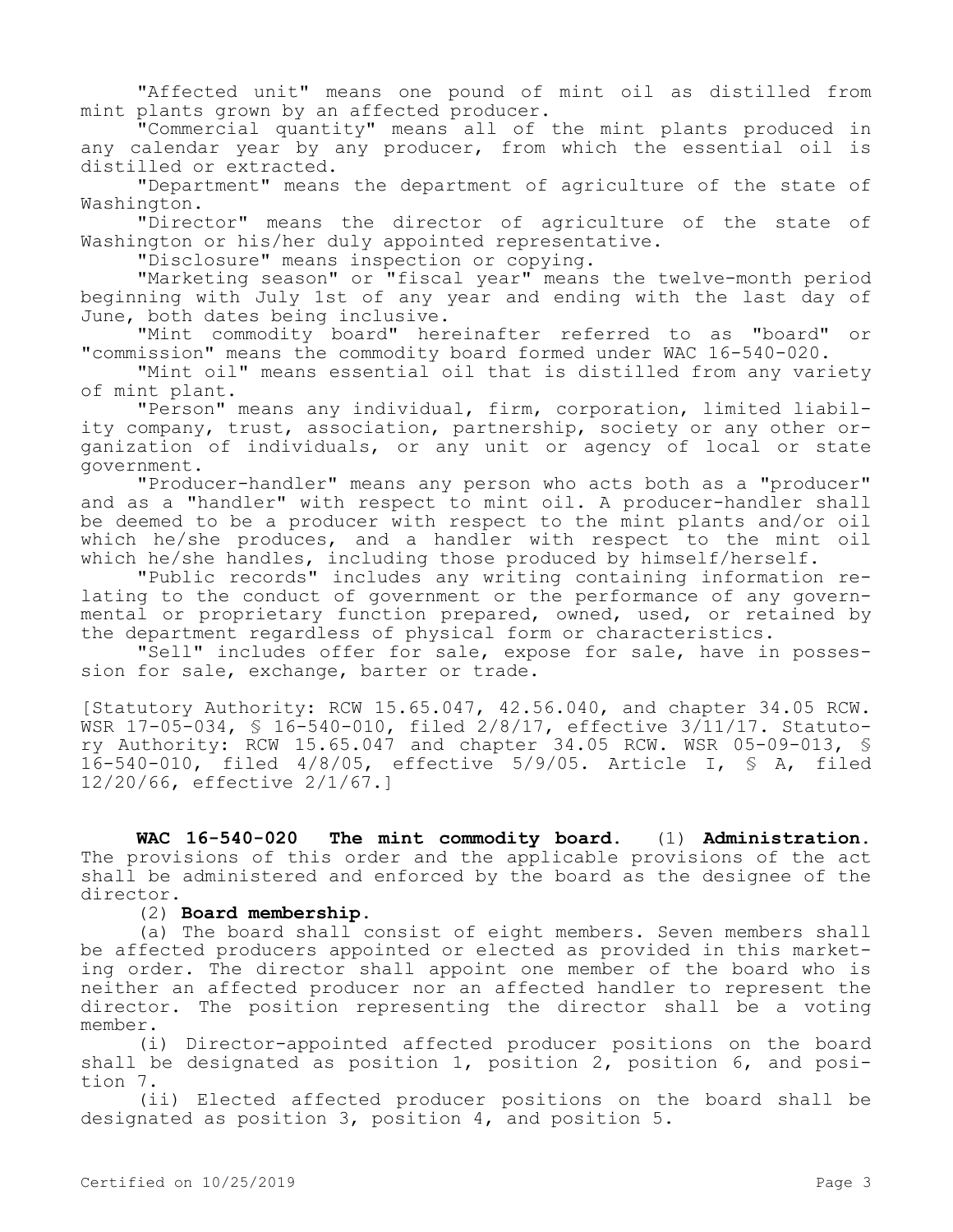(iii) The position representing the director who is neither an affected producer nor an affected handler shall be designated as position 8.

(b) For the purpose of nomination, appointment, and election of affected producer members of the board, the affected area of the state of Washington shall be divided into two representative districts as follows:

(i) District I shall have four board members, being positions 1, 2, 3 and 4 and shall include the counties of Kittitas, Yakima and Benton.

(ii) District II shall have three board members, being positions 5, 6 and 7 and shall include all other counties located in the state of Washington.

(3) **Board membership qualifications.**

(a) The affected producer members of the board must be practical producers of mint plants in the district in and for which they are nominated and appointed or elected and each shall be a citizen and resident of the state of Washington, over the age of eighteen years. Each affected producer board member must be and have been actually engaged in producing mint plants within the state of Washington for a period of five years and has during that time derived a substantial portion of his/her income therefrom and is not engaged in business, directly or indirectly, as a handler or other dealer.

(b) The qualifications of members of the board must continue during their term of office.

(4) **Term of office.**

(a) The term of office for members of the board shall be three years, and one-third of the membership as nearly as possible shall be appointed or elected each year.

(b) The term of office for the initial board members shall be as follows:

Positions one and two - One year

Positions three, four and eight - Two years

Positions five, six and seven - Three years

(c) Except for the director's representative, no appointed or elected member of the board may serve more than two full consecutive three-year terms.

(d) To accomplish the transition to a commodity board structure where the director appoints a majority of the board members, the names of the currently elected board members in positions one, two, six and seven shall be forwarded to the director for appointment within thirty days of the effective date of this amended marketing order.

(5) **Nomination of elected or director-appointed board members.**

(a) For the purpose of nominating candidates for appointment or election to board membership the director shall call separate meetings of affected producers.

(b) Each year the director shall call a nomination meeting for both elected and director-appointed affected producer board members in those districts whose board members' term are about to expire. The meeting shall be held at least thirty days in advance of the date set by the director for the election or advisory vote of board members.

(c) Notice of a nomination meeting shall be published in a newspaper of general circulation within the affected district not less than ten days in advance of the date of the meeting and in addition, written notice of every such meeting shall be given to all affected producers within such affected district according to the list maintained by the board pursuant to RCW 15.65.295.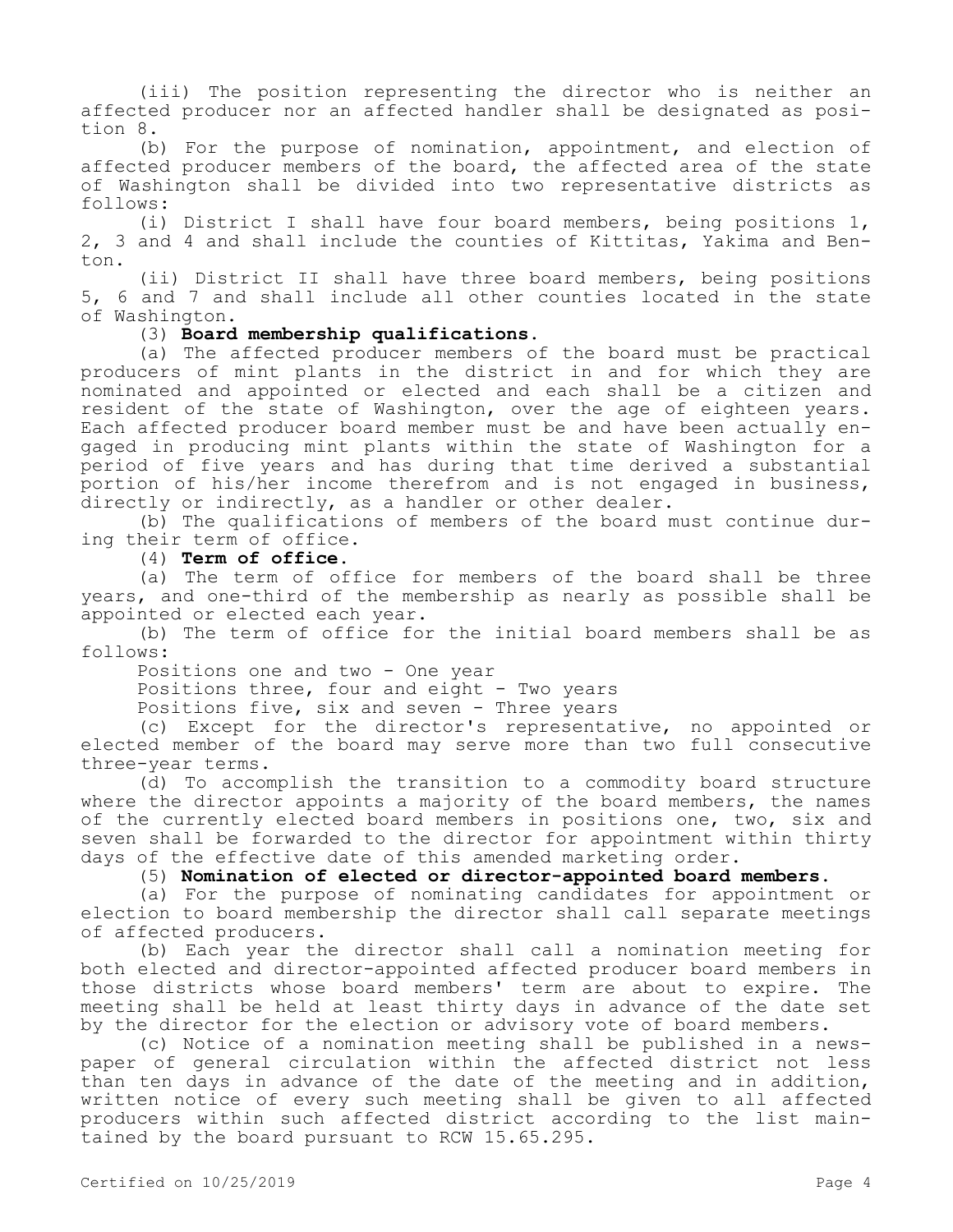(d) Nonreceipt of notice by any interested person shall not invalidate the proceedings at such nomination meeting.

(e) Any qualified affected producer may be nominated orally for membership on the board at the nomination meeting. Nominations may also be made within five days after the nomination meeting by written petition filed with the director signed by not less than five affected producers.

(f) When only one nominee is nominated by the affected producers for any position, RCW 15.65.250 shall apply.

(6) **Election or advisory vote of board members.**

(a) An election or advisory vote shall be conducted by secret ballot under the supervision of the director within the month of June. Each affected producer shall be entitled to one vote.

(b) Elected affected producer members of the board shall be elected by a majority of the votes cast by the affected producers within the affected district. If a nominee does not receive a majority of the votes on the first ballot a run-off election shall be held by mail in a similar manner between the two candidates for such position receiving the largest number of votes.

(c) An advisory vote shall be conducted for affected producer board members appointed by the director under the provisions of RCW 15.65.243. The names of the two candidates receiving the most votes in the advisory vote shall be forwarded to the director for potential appointment to the board. In the event there are only two candidates nominated for a board position, an advisory vote may not be held and the candidates' names shall be forwarded to the director for potential appointment.

(d) Notice of every election or advisory vote for board membership shall be published in a newspaper of general circulation within the affected district not less than ten days in advance of the date of the election or advisory vote. Not less than ten days prior to every election or advisory vote for board membership, the director shall mail a ballot of the candidates to each affected producer entitled to vote whose name appears upon the list of such affected producers maintained by the board pursuant to RCW 15.65.295. Any other affected producer entitled to vote may obtain a ballot by application to the director upon establishing his/her qualifications.

(e) Nonreceipt of a ballot by an affected producer shall not invalidate the election or advisory vote of any board member.

(7) **Vacancies.**

(a) In the event of a vacancy on the board in an elected position, the remaining members shall select a qualified person to fill the unexpired term. The appointment shall be made at the board's first or second meeting after the position becomes vacant.

(b) In the event of a vacancy in a director-appointed position, the position shall be filled as specified in RCW 15.65.270.

(8) **Quorum.** A majority of the members shall constitute a quorum for the transaction of all business and the carrying out of all duties of the board.

(9) **Board compensation.** No member of the board shall receive any salary or other compensation, but each member may be compensated in accordance with RCW 43.03.230 and shall be reimbursed for subsistence, lodging, and mileage in accordance with RCW 43.03.050 and 43.03.060, as provided for in RCW 15.65.270. The board may adopt by resolution provisions for reimbursement of actual travel expenses incurred by members and employees of the board in carrying out the provisions of this marketing order pursuant to RCW 15.65.270.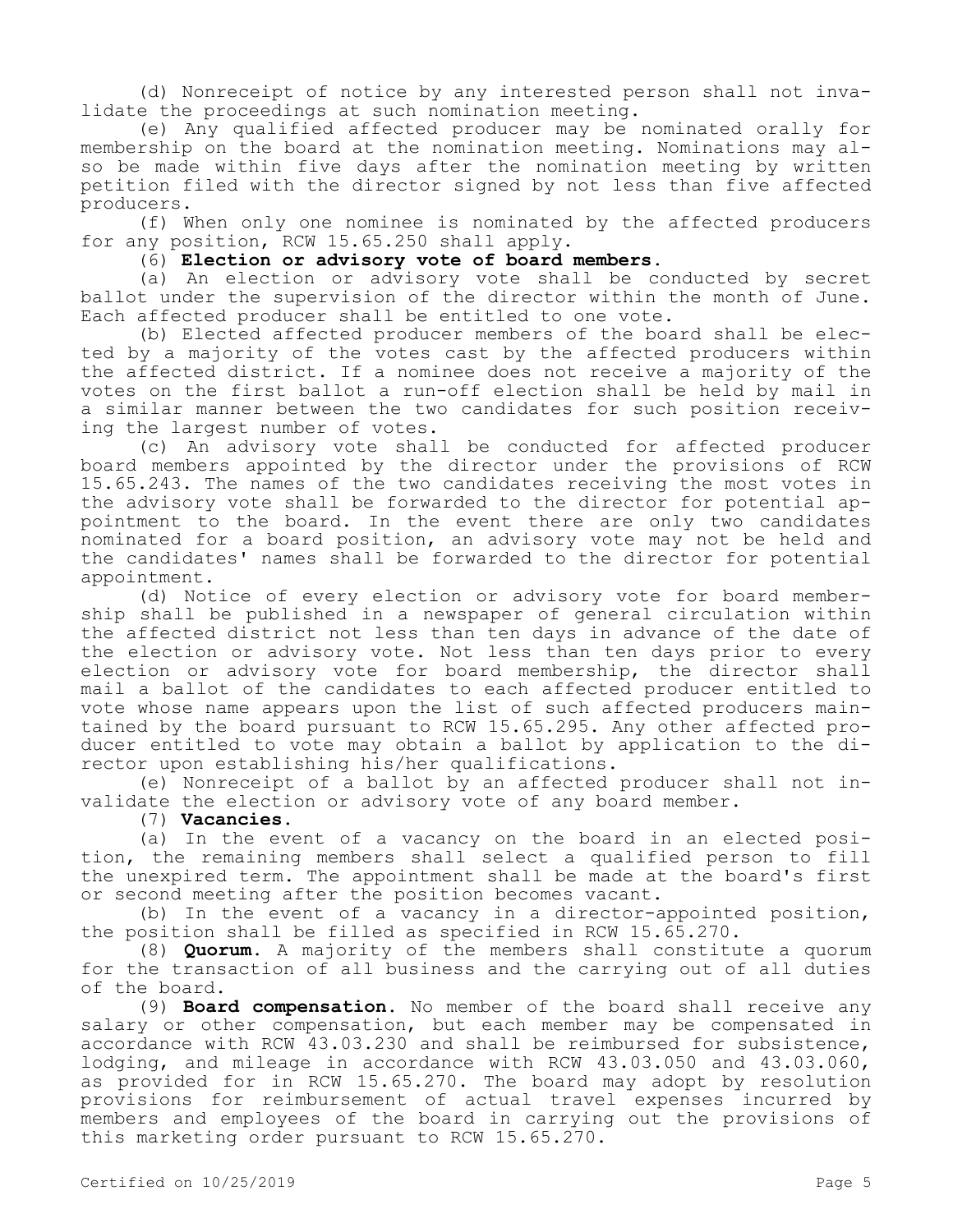(10) **Powers and duties of the board.** The board shall have the following powers and duties:

(a) To administer, enforce and control the provisions of this order as the designee of the director.

(b) To elect a chairman and such other officers as the board deems advisable.

(c) To employ and discharge at its discretion such personnel, including attorneys engaged in the private practice of law subject to the approval and supervision of the attorney general, as the board determines are necessary and proper to carry out the purpose of the order and effectuate the declared policies of the act.

(d) To pay only from moneys collected as assessments or advances thereon the costs arising in connection with the formulation, issuance, administration and enforcement of the order. Such expenses and costs may be paid by check, draft or voucher in such form and in such manner and upon the signature of the person as the board may prescribe.

(e) To reimburse any applicant who has deposited money with the director in order to defray the costs of formulating the order.

(f) To establish a "mint board revolving fund" and such fund to be deposited in a bank or banks or financial institution or institutions, approved for the deposit of state funds, in which all money received by the board, except as the amount of petty cash for each day's needs, not to exceed one hundred dollars, shall be deposited each day or as often during the day as advisable.

(g) To keep or cause to be kept in accordance with accepted standards of good accounting practice, accurate records of all assessments, collections, receipts, deposits, withdrawals, disbursements, paid outs, moneys and other financial transactions made and done pursuant to this order. Such records, books and accounts shall be audited subject to procedures and methods lawfully prescribed by the state auditor. Such books and accounts shall be closed as of the last day of each fiscal year of the commission. A copy of such audit shall be delivered within thirty days after the completion thereof to the governor, the director, the state auditor and the board.

(h) To require a bond of all board members and employees of the board in a position of trust in the amount the board shall deem necessary. The premium for such bond or bonds shall be paid by the board from assessments collected. Such bond shall not be necessary if any such board member or employee is covered by any blanket bond covering officials or employees of the state of Washington.

(i) To prepare a budget or budgets covering anticipated income and expenses to be incurred in carrying out the provisions of the order during each fiscal year. The board, at least sixty days prior to the beginning of its fiscal year, shall prepare and submit to the director for approval its research plan, its commodity-related education and training plan, and its budget.

(j) To establish by resolution, a headquarters which shall continue as such unless and until so changed by the board. All records, books and minutes of board meetings shall be kept at such headquarters.

(k) To adopt rules of a technical or administrative nature for the operation of the board, subject to the provisions of chapter 34.04 RCW (Administrative Procedure Act).

(l) To carry out the provisions of RCW 15.65.510 covering the obtaining of information necessary to effectuate the provisions of the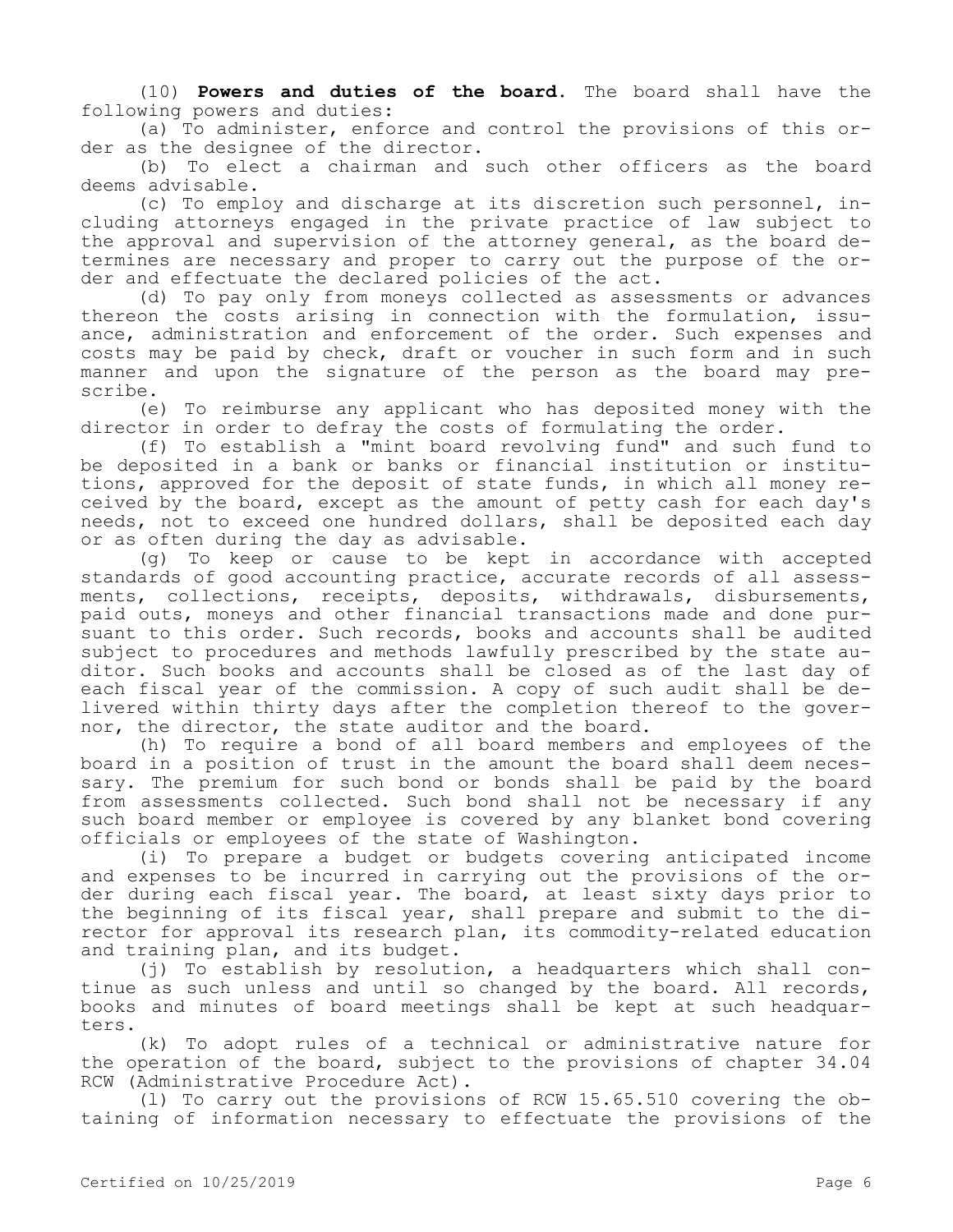order and the act, along with the necessary authority and procedure for obtaining such information.

(m) To bring actions or proceedings upon joining the director as a party for specific performance, restraint, injunction or mandatory injunction against any person who violates or refuses to perform the obligations or duties imposed upon him by the act or order.

(n) To confer with and cooperate with the legally constituted authorities of other states and of the United States for the purpose of obtaining uniformity in the administration of federal and state marketing regulations, licenses, agreements or orders.

(o) To work cooperatively with other local, state, and federal agencies; universities; and national organizations for the purposes provided in this order.

(p) To enter into contracts or interagency agreements with any private or public agency, whether federal, state, or local. Personal service contracts must comply with chapter 39.29 RCW.

(q) To accept and expend or retain any gifts, bequests, contributions, or grants from private persons or private and public agencies.

(r) To enter into contract or agreements for research in the production, irrigation, processing, transportation, marketing, use, or distribution of mint.

(s) To retain in emergent situations the services of private legal counsel to conduct legal actions on behalf of the commission. The retention of a private attorney is subject to review by the office of the attorney general.

(t) To engage in appropriate fund-raising activities for the purpose of supporting activities authorized by this order.

(u) To participate in international, federal, state, and local hearings, meetings, and other proceedings relating to the production, irrigation, manufacture, regulation, transportation, distribution, sale, or use of mint including activities authorized under RCW 42.17.190, including the reporting of those activities to the public disclosure commission.

(v) To maintain a list of the names and addresses of affected producers that may be compiled from information used to collect assessments under the provisions of this marketing order and data on the value of each affected producer's production for a minimum three-year period pursuant to RCW 15.65.280.

(w) To maintain a list of the names and addresses of persons who handle mint within the affected area and data on the amount and value of the mint handled for a minimum three-year period by each person pursuant to RCW 15.65.280.

(x) To maintain a list of the names and addresses of all affected persons who produce mint and the amount, by unit, of mint produced during the past three years pursuant to RCW 15.65.295.

(y) To maintain a list of all persons who handle mint and the amount of mint handled by each person during the past three years pursuant to RCW 15.65.295.

(z) To establish a foundation using commission funds as grant money for the purposes established in this marketing order.

(aa) To carry out any other grant of authority or duty provided designees and not specifically set forth in this section.

(11) **Procedures for board.**

(a) The board shall hold regular meetings, at least quarterly, with the time and date thereof to be fixed by resolution of the board and the meetings shall be held in accordance with chapter 42.30 RCW (Open Public Meetings Act). Notice of the time and place of regular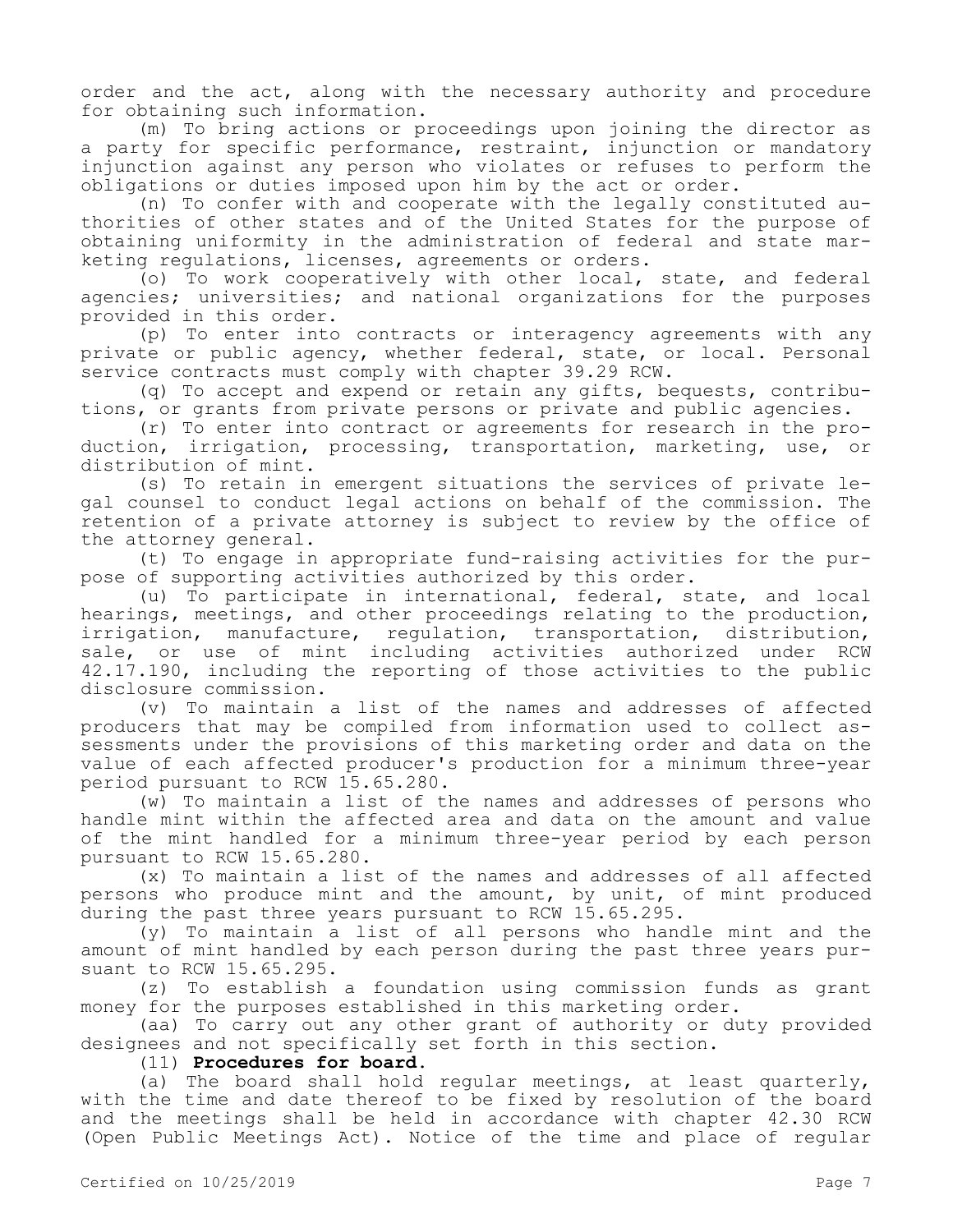meetings shall be published on or before January of each year in the *Washington State Register*. Notice of any change to the meeting schedule shall be published in the state register at least twenty days prior to the rescheduled meeting date.

(b) The board shall hold an annual meeting, at which time an annual report will be presented. The proposed budget shall be presented for discussion at the meeting. Notice of the annual meeting shall be given by the board at least ten days prior to the meeting through regular wire news services and radio-television press.

(c) The board shall establish by resolution, the time, place and manner of calling special meetings with reasonable notice to the members: Provided, That the notice to a member of any special meeting may be waived by a waiver from that member of the board. Notice for special meetings shall be in compliance with chapter 42.30 RCW.

[Statutory Authority: RCW 15.65.047. WSR 19-12-103, § 16-540-020, filed 6/5/19, effective 7/6/19. Statutory Authority: RCW 15.65.047 and chapter 34.05 RCW. WSR 05-09-013, § 16-540-020, filed 4/8/05, effective 5/9/05. Article II, §§ A-K, filed 12/20/66, effective 2/1/67.]

## **WAC 16-540-040 Assessments and collections.** (1) **Assessments.**

(a) The fixed annual assessment on all varieties of mint oil subject to this marketing order shall be five cents per pound of oil as weighed by first purchaser until June 30, 2012. Effective July 1, 2012, the fixed annual assessment shall be nine cents per pound of oil as weighed by first purchaser.

(b) First purchasers shall collect assessments at time of payment for oil, from producers whose production they handle and remit the same to the board in accordance with procedures adopted by the board. Producers and producer-handlers who ship their oil direct to handlers outside of the state of Washington shall remit assessments to the board at time of shipment.

(2) **Collections.** Any moneys collected or received by the board pursuant to the provisions of this order during or with respect to any season or year may be refunded on a pro rata basis at the close of the season or year or at the close of such longer period as the board determines to be reasonably adapted to effectuate the declared policies of this act and the purposes of the marketing order to all persons from whom moneys were collected or received, or may be carried over into and used with respect to the next succeeding season, year or period whenever the board finds that the same will tend to effectuate the policies and purposes.

(3) **Penalties.** Any due and payable assessment herein levied in such specified amount as may be determined by the board pursuant to the provisions of the act and this order, shall constitute a personal debt of every person so assessed or who otherwise owes the same, and the same shall be due and payable to the board when payment is called for by it. In the event any person fails to pay the board the full amount of the assessment or such other sum on or before the date due, the board may, and is hereby authorized to add to such unpaid assessment or sum an amount not exceeding ten percent of the unpaid assessment to defray the cost of enforcing the collecting of it. In the event of failure of a person or persons to pay any due and payable assessment or other sum, the board may bring a civil action against the person or persons in a state court of competent jurisdiction for the collection thereof, together with the above specified ten percent, and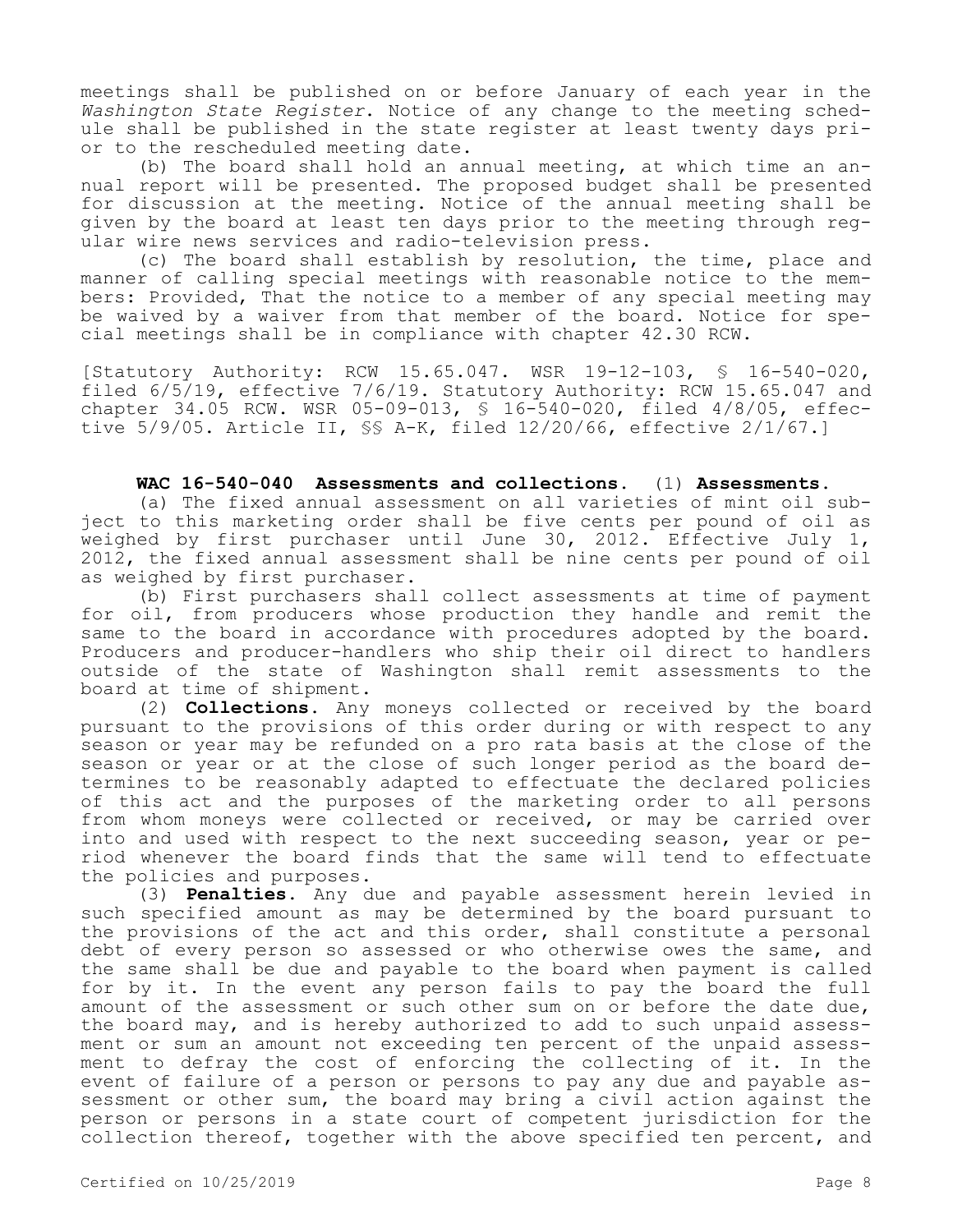the action shall be tried and judgment rendered as in any other cause of action for debt due and payable.

[Statutory Authority: Chapters 15.65 and 34.05 RCW. WSR 12-02-042, § 16-540-040, filed 12/30/11, effective 1/30/12. Statutory Authority: RCW 15.65.047 and chapter 34.05 RCW. WSR 05-09-013, § 16-540-040, filed 4/8/05, effective 5/9/05. Statutory Authority: RCW 15.65.050. WSR 96-03-150 (Order 5091), § 16-540-040, filed 1/24/96, effective 2/24/96. Statutory Authority: Chapter 15.65 RCW. WSR 84-10-046 (Order 1823), § 16-540-040, filed 5/2/84; Order 1406, § 16-540-040, filed 7/23/75; Article IV, §§ A-C, filed 12/20/66, effective 2/1/67.]

**WAC 16-540-050 Obligations of the board.** Obligations incurred by the board or employee or agent thereof pertaining to their performance or nonperformance or misperformance of any matters or things authorized, required or permitted by them by the act or this order, and any other liabilities or claims against them or any of them shall be enforced in the same manner as if the whole organization under the order were a corporation. No liability for the debts or actions of the board, employee or agent incurred in their official capacity under this order shall exist either against the board, officers, employees and/or agents in their individual capacity, nor against the state of Washington or any subdivision or instrumentality thereof nor against any other organization, administrator or board (or employee or agent thereof) established pursuant to this act or the assets thereof. The board, and its agents and employees, shall not be held responsible individually in any way whatsoever to any person for errors in judgment, mistakes, or other acts, either commission or omission, as principal, agent, person or employee, except for their own individual acts of dishonesty or crime. No such person or employee shall be held responsible individually for any act or omission of any other board, member of the board, or other person. The liability of the members of the board shall be several and not joint and no member shall be liable for the default of any other member.

[Article V, § A, filed 12/20/66, effective 2/1/67.]

**WAC 16-540-060 Termination of the order.** Termination shall be accomplished pursuant to RCW 15.65.183 through 15.65.193.

[Statutory Authority: RCW 15.65.047 and chapter 34.05 RCW. WSR 05-09-013, § 16-540-060, filed 4/8/05, effective 5/9/05. Article VI, § A, filed 12/20/66, effective 2/1/67.]

**WAC 16-540-080 Separability.** If any provisions hereof are declared invalid, or the applicability thereof to any person, circumstances or thing is held invalid, the validity of the remainder hereof or of the applicability thereof to any other person, circumstances or thing shall not be affected thereby.

[Article VIII, § A, filed 12/20/66, effective 2/1/67.]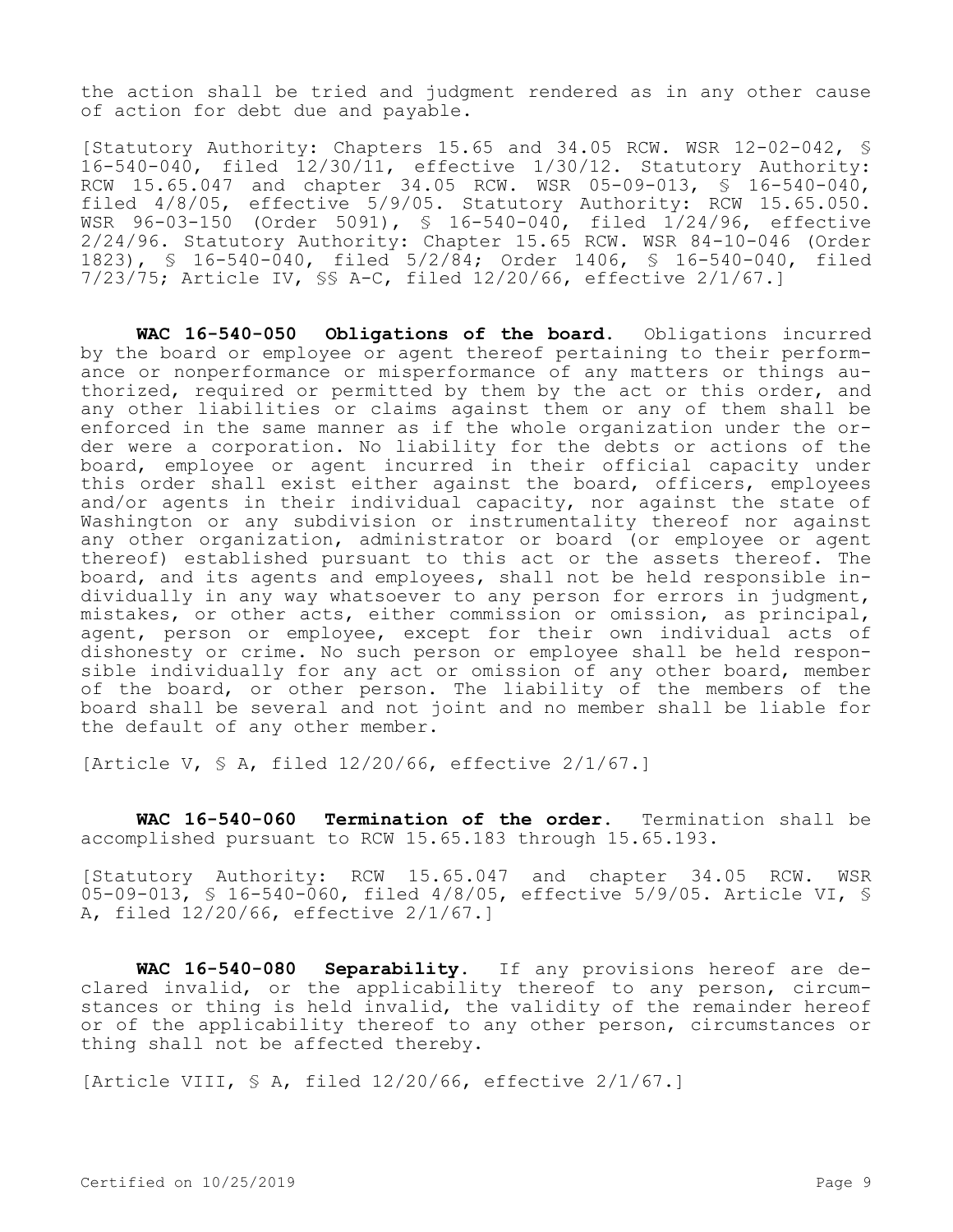**WAC 16-540-110 Time and procedure for reporting and remitting assessments.** Each first purchaser shall file a report on or before the 20th of each month covering mint oil purchased during the preceding month. Assessment reports shall contain the following information: Name and mailing address of first purchaser filing the report; name, mailing address, pounds of oil, and total assessment withheld for each producer from whom mint oil was purchased during the reporting period; total pounds of oil reported and total assessment remitted.

[Order 1, § 16-540-110, filed 3/9/70.]

**WAC 16-540-115 Description of commission, address and telephone number of the Washington mint commission.** Headquartered in Kennewick at 6601 W. Deschutes Ave., Suite C-2, Kennewick, WA 99336, the Washington mint commission serves Washington mint producers by supporting the mint industry in the area of research. The telephone number is 509-585-5460.

[Statutory Authority: RCW 15.65.050 and chapter 34.05 RCW. WSR 19-02-063, § 16-540-115, filed 12/28/18, effective 1/28/19. Statutory Authority: RCW 15.65.047, 42.56.040, and chapter 34.05 RCW. WSR 17-05-034, § 16-540-115, filed 2/8/17, effective 3/11/17.]

**WAC 16-540-120 Public records officer.** (1) The commission's public records shall be in the charge of the public records officer designated by the commission. The commission or its executive director may appoint a temporary public records officer to serve during the absence of the designated records officer. The public records officer shall be responsible for implementing the commission's rules regarding disclosure of public records, coordination of staff regarding disclosure of public records, and generally ensuring compliance by staff with public records disclosure requirements.

(2) The name of the commission's current public records officer is on file with the office of the code reviser in accordance with RCW 42.56.580 and is published in the *Washington State Register*.

[Statutory Authority: RCW 15.65.047, 42.56.040, and chapter 34.05 RCW. WSR 17-05-034, § 16-540-120, filed 2/8/17, effective 3/11/17.]

**WAC 16-540-125 Request for public records.** (1) All requests for disclosure of public records must be submitted in writing directly to the commission's public records officer by mail to Washington Mint Commission, 6601 W. Deschutes Ave., Suite C-2, Kennewick, WA 99336. The request may also be submitted by fax to 509-585-2671 or by email to: shanej@agmgt.com. The written request must include:

(a) The name, address and telephone number or other contact information of the person requesting the records;

(b) The calendar date on which the request is made; and

(c) Sufficient information to readily identify records being requested.

(2) Any person wishing to inspect the commission's public records may make an appointment with the public records officer to inspect the records at the commission office during regular business hours. In or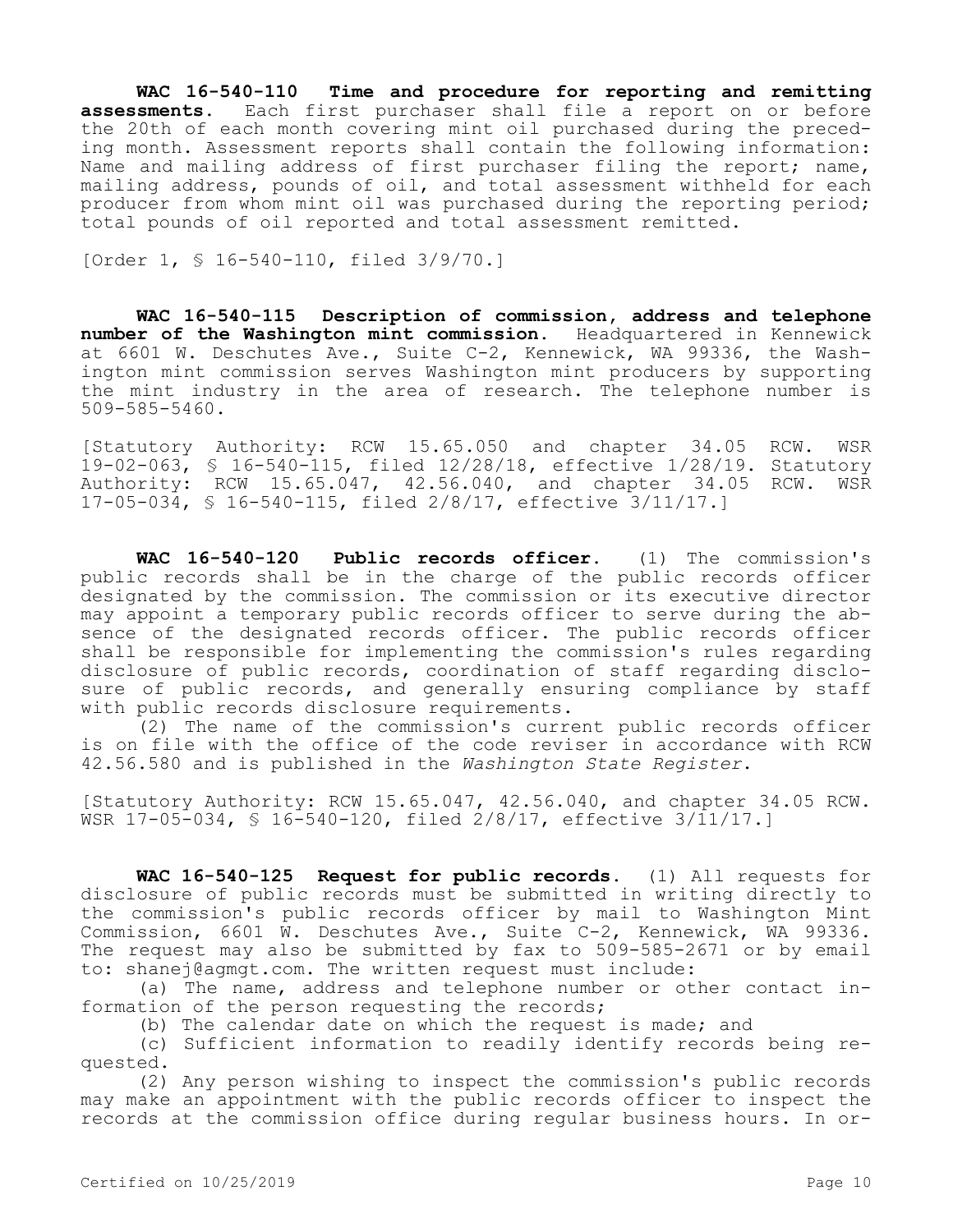der to adequately protect the commission's public records, the following will apply:

(a) Public records made available for inspection may not be removed from the area the commission makes available for inspection;

(b) Inspection of any public record will be conducted in the presence of the public records officer or designee;

(c) Public records may not be marked or altered in any manner during the inspection; and

(d) The commission has the discretion to designate the means and the location for the inspection of records. The viewing of those records that require specialized equipment shall be limited to the availability of that equipment located at the commission's office and the availability of authorized staff to operate that equipment.

[Statutory Authority: RCW 15.65.050 and chapter 34.05 RCW. WSR 19-02-063, § 16-540-125, filed 12/28/18, effective 1/28/19. Statutory Authority: RCW 15.65.047, 42.56.040, and chapter 34.05 RCW. WSR 17-05-034, § 16-540-125, filed 2/8/17, effective 3/11/17.]

**WAC 16-540-130 Response to public records requests.** (1) The public records officer shall respond to public records requests within five business days by:

(a) Making the records available for inspection or copying;

(b) Providing a link or address for a record available on the internet under RCW 42.56.520;

(c) Acknowledging receipt of the request and providing a reasonable estimate of the time the commission will require to respond to the request;

(d) Sending the copies to the requestor if copies are requested and payment of a deposit for the copies is made or terms of payment have been agreed upon; or

(e) Denying the public records request. Responses refusing in whole or in part the inspection of a public record shall include a statement of the specific exemption authorizing withholding of the record, or any part of the record, and a brief explanation of how the exemption applies to the record withheld or to any redactions in records produced.

(2) Additional time to respond to the request may be based upon the need to:

(a) Clarify the intent of the request;

(b) Locate and assemble the information requested;

(c) Notify persons or agencies affected by the request; or

(d) Determine whether any of the information requested is exempt from disclosure and that a denial should be made as to all or part of the request.

(3) In acknowledging receipt of a public records request that is unclear, the public records officer may ask the requestor to clarify what records the requestor is seeking. The public records officer is not obligated to provide further response if the requestor fails to clarify the request.

(4) In the event the requested records name a specific person or pertain to a specific person and may be exempt from disclosure, the commission may, prior to providing the records, give notice to others whose rights may be affected by the disclosure. Sufficient notice will be given to allow affected persons to seek an order from a court to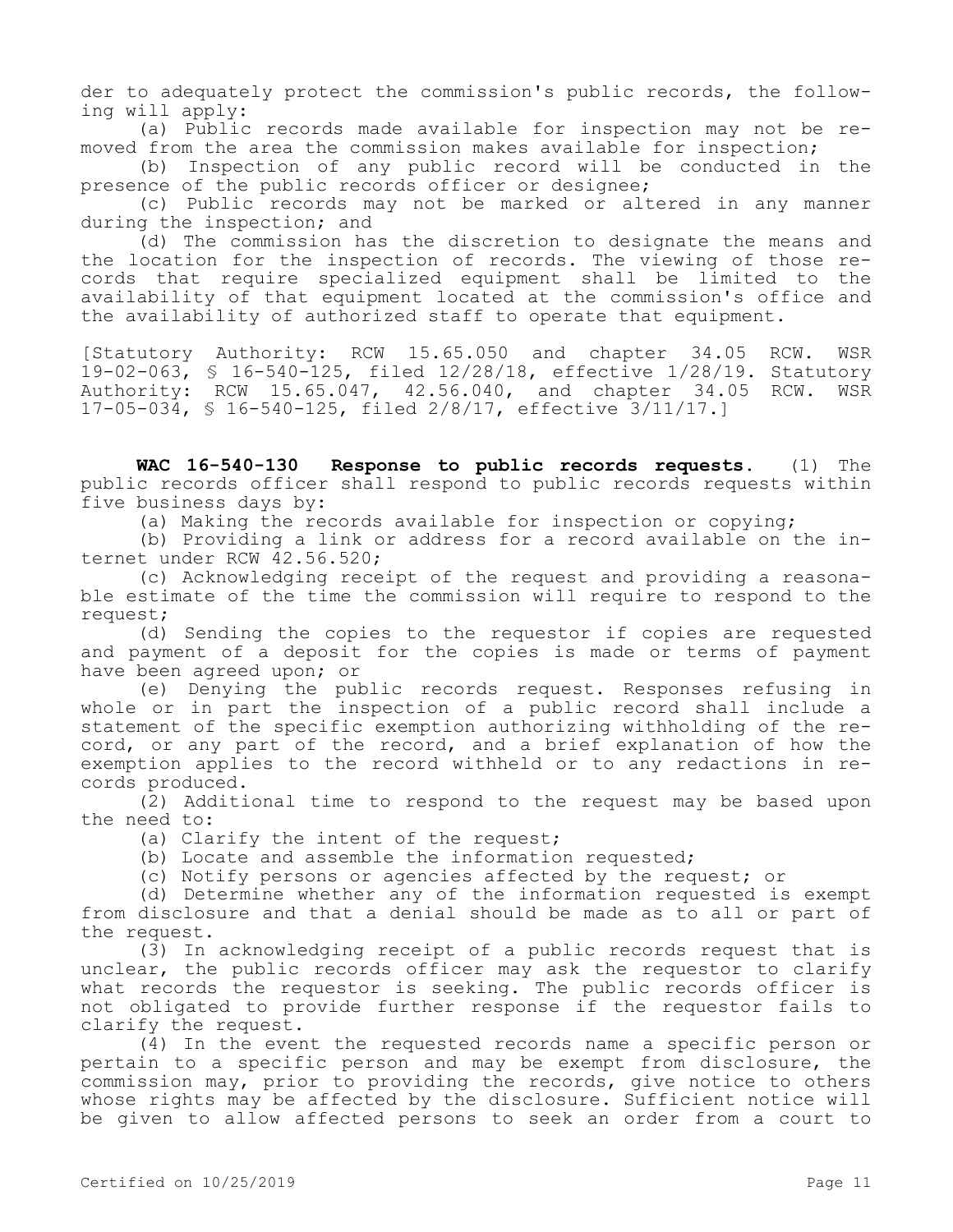prevent or limit the disclosure. The notice to the affected persons will include a copy of the request.

[Statutory Authority: RCW 15.65.047, 42.56.040, and chapter 34.05 RCW. WSR 17-05-034, § 16-540-130, filed 2/8/17, effective 3/11/17.]

**WAC 16-540-135 Fees—Inspection and copying.** (1) No fee will be charged for the inspection of public records.

(2) Pursuant to RCW 42.56.120(2), the commission declares for the following reasons that it would be unduly burdensome for it to calculate the actual costs it charges for providing copies of public records: Funds were not allocated for performing a study to calculate actual costs and the commission lacks the necessary funds to perform a study and calculations; staff resources are insufficient to perform a study and to calculate such actual costs; and a study would interfere with and disrupt other essential agency functions.

(3) The commission may charge fees for production of copies of public records consistent with the fee schedule established in RCW 42.56.120. For all copying or duplicating service charges incurred, an invoice will be sent to the requestor. Reimbursement is payable within fifteen days of receipt of invoice payable to the Washington state mint commission. The commission may require that all charges be paid in advance of release of the copies of the records.

(4) The commission or its designee may waive any of the foregoing copying costs.

[Statutory Authority: Chapters 42.56 and 34.05 RCW. WSR 18-06-096, § 16-540-135, filed 3/7/18, effective 4/7/18. Statutory Authority: RCW 15.65.047, 42.56.040, and chapter 34.05 RCW. WSR 17-05-034, § 16-540-135, filed 2/8/17, effective 3/11/17.]

**WAC 16-540-140 Exemptions.** The commission's public records are available for disclosure except as otherwise provided under chapter 42.56 RCW or any other law. Requestors should be aware of the following exemptions to public disclosure specific to commission records. This list is not exhaustive and other exemptions may apply:

(1) Production or sales records required to determine assessment levels and actual assessment payments to the commission under chapter 15.65 RCW (reference RCW 42.56.380(3)).

(2) Financial and commercial information and records supplied by persons:

(a) To the commission for the purpose of conducting a referendum for the establishment of the commission; or

(b) To the commission under chapter 15.65 RCW with respect to domestic or export marketing activities or individual producer's production information (reference 42.56.380(5)).

(3) Lists of individuals requested for commercial purposes (reference RCW 42.56.070(9)).

(4) Records that are relevant to a controversy to which the commission is a party but which records would not be available to another party under the rules of pretrial discovery for causes pending in the superior courts, including records involving attorney-client communications between the commission and the office of the attorney general (reference RCW 5.60.060(2) and 42.56.290).